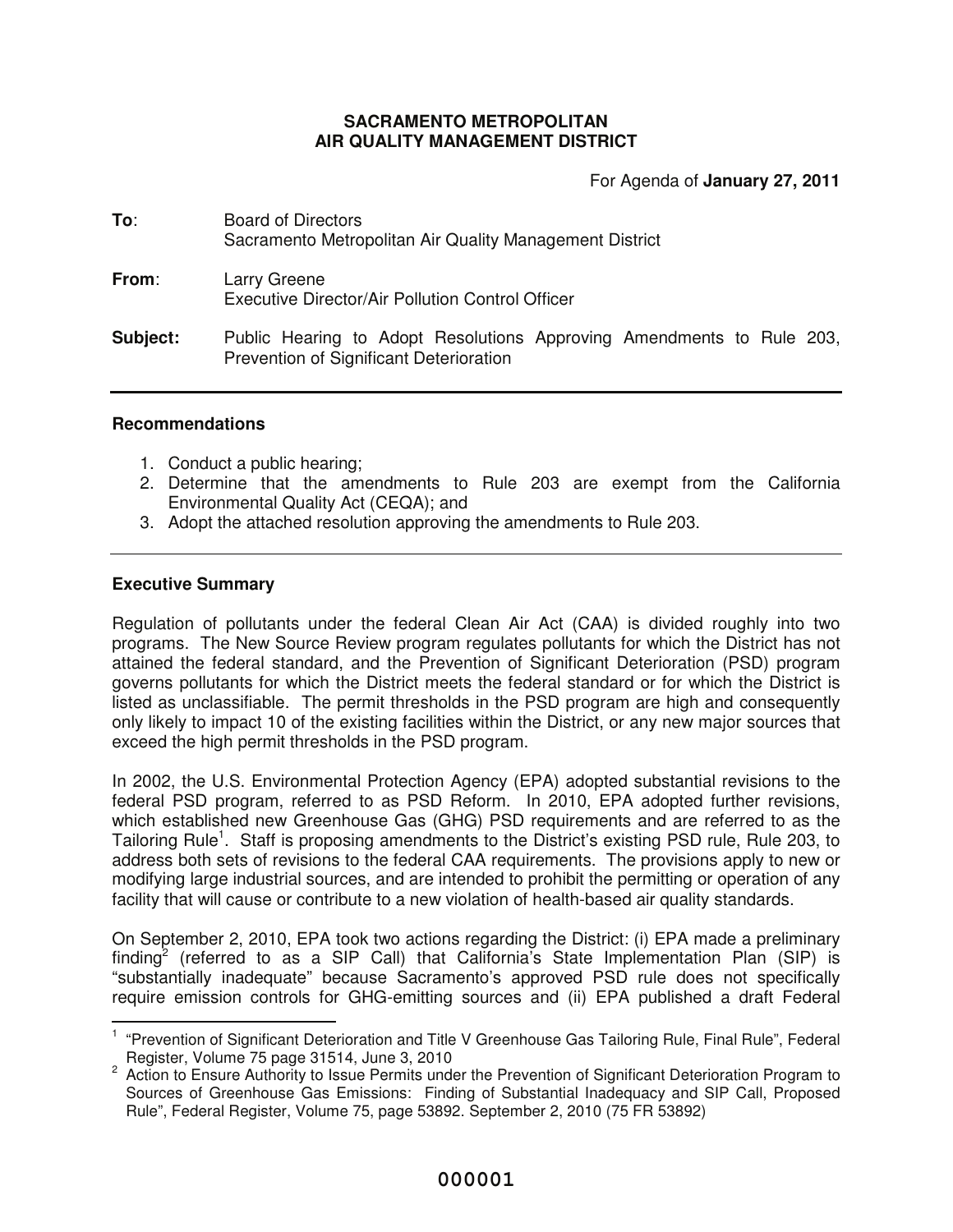Implementation Plan (FIP), which EPA will be required to finalize if the District fails to cure the SIP inadequacies. The District Staff worked with EPA to reverse the SIP Call, but EPA ultimately finalized the determination on December 13, 2010<sup>3</sup>. The final SIP Call set a deadline of January 31, 2011 for the District to submit a PSD rule revision. If the District does not submit a SIP revision before the January 31, 2011 deadline, EPA will finalize the draft FIP<sup>4</sup>. While a FIP is in place, only EPA would have the authority to issue a federal PSD permit regulating GHG emissions; however, separate state and local PSD requirements would still require issuance of a District PSD permit, resulting in a duplicative federal-state two permit system. The FIP would remain in place until EPA approves the Rule 203 revisions.

EPA's December SIP Call resulted in a construction moratorium that precludes the District from issuing federal PSD permits authorizing new construction or modifications if the facility will emit GHGs above specified thresholds. The moratorium will remain in effect until EPA adopts a FIP or approves the Rule 203 revisions. District staff spoke with potentially impacted sources, and confirmed that none of the sources have any plans that would require a PSD permit in 2011.

The proposed rule revisions are subject to special restrictions imposed by state law SB288. That legislation was adopted in 2003 in response to the federal PSD Reform. Under SB288, the Air Resources Board (ARB) must review all proposed rule revisions and ensure that the revision does not weaken prior requirements. In anticipation of this review, District Staff identified certain federal provisions that would have weakened the regulations and has proposed replacement language for those provisions. The replacement language simply keeps the existing district program intact and does not include new requirements (with the exception of including GHGs into the PSD program). Since the proposed rules do not incorporate the federal rules verbatim, Staff has also prepared an equivalency determination for EPA's use in finding that the District program is at least as stringent as the federal program. This item will be forwarded to the Board under separate cover.

## **Attachments**

The following table identifies the attachments to this memo.

| ltem                                 | <b>Attachment</b> | <b>Page Number</b> |
|--------------------------------------|-------------------|--------------------|
| <b>Board Resolution</b>              |                   |                    |
| Proposed Rule 203                    |                   | 13                 |
| <b>Staff Report</b>                  |                   | 22                 |
| <b>Evidence of Public Notice</b>     |                   | 33                 |
| <b>Public Comments and Responses</b> |                   | 44                 |

<sup>3</sup> Action to Ensure Authority to Issue Permits under the Prevention of Significant Deterioration Program to Sources of Greenhouse Gas Emissions: Finding of Substantial Inadequacy and SIP Call, Final Rule", Federal Register, Volume 75, page 77698. December 13, 2010 (75 FR 777698)

<sup>4</sup> 75 FR 7770, December 13, 2010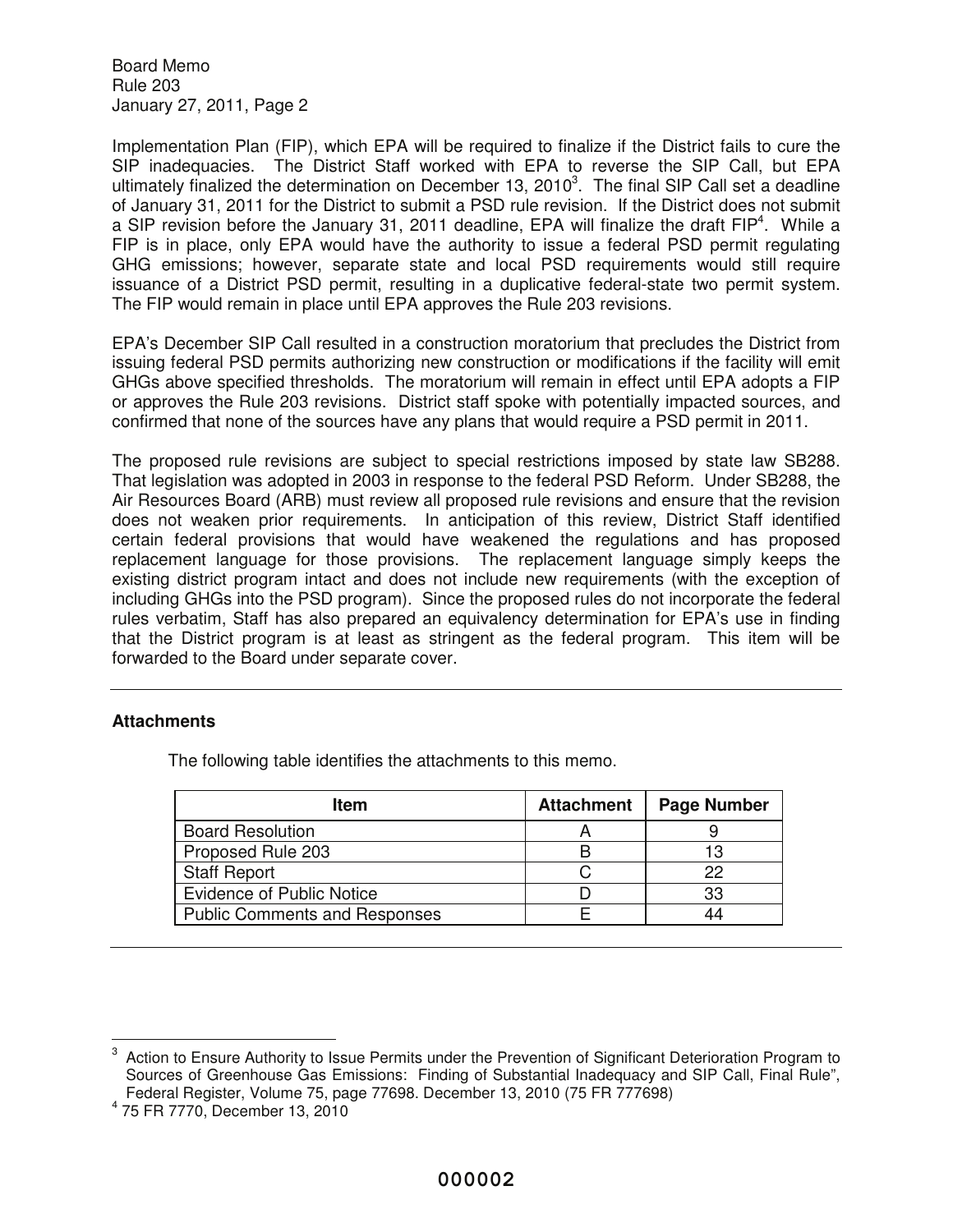# **Background**

The federal Clean Air Act:<sup>5</sup> 1) requires owners to obtain a permit before beginning construction or operation of any new major stationary source<sup>6</sup>, or commencing a major modification of an existing source<sup>7</sup>, 2) requires facilities to use best available emissions control technology, 3) prohibits operation of any facility that may cause or contribute to a new violation of health-based air quality standards where the area meets those standards, and 4) includes other provisions to protect national parks, monuments and wilderness areas.

The PSD program applies to all EPA-regulated air pollutants. Recently, EPA began regulating GHGs<sup>8</sup>. Other regulated air pollutants include fluorides, hydrogen sulfide, and total reduced sulfur. The District currently meets the federal health-based air quality standards for nitrogen dioxide  $(NO_2)$ , lead  $(Pb)$ , sulfur dioxide  $(SO_2)$  and carbon monoxide  $(CO)$ . We recently requested that EPA formally recognize that the District meets the federal PM10 standards, which will make emissions of that pollutant subject to PSD requirements.

The EPA-approved PSD rules are contained in the 1984 version of Rule 202- New Source Review. In 1991, the District adopted a new PSD rule, Rule 203, which adopted by reference the 1991 version of the federal PSD requirements in 40 CFR 52.21. The 1991 rule was submitted to EPA but the agency has not approved that version of Rule 203.

In September, 2010, EPA issued a preliminary SIP Call finding that the District's 1984 rule did not authorize the District to regulated GHGs. Although we worked with EPA to reverse this determination, EPA issued a final SIP Call on December 13, 2010, giving the District until January 31, 2011 to submit a revised SIP. Today's rule amendments update the 1984 and 1991 rule and include provisions to clarify our authority to regulate GHGs. The rule also includes provisions to address PSD Reform and SB288. Under SB288, the 1991 rule provides the baseline for determining whether the proposed revisions constitute a relaxation of the PSD requirements.

## **Necessity for the Rule Changes**

The SIP Call precludes the District from issuing a federal PSD permit to a facility that plans new construction that will emit GHGs above specified thresholds. PSD permit triggers are high and historically are rarely exceeded within the District. District staff has spoken to all potentially impacted sources, and was informed by them that they do not anticipate making any changes in 2011 that would trigger a PSD permit.

The September preliminary SIP Call included a proposed FIP rule<sup>9</sup> that, if finalized by EPA, would give EPA the authority to issue a GHG PSD permit to sources in Sacramento. This action would lift the construction moratorium created by the Tailoring Rule and SIP Call. EPA may finalize the FIP rule if Rule 203 is not submitted before the January 31, 2011 deadline or if EPA finds that the submitted Rule 203 does not meet Clean Air Act requirements. If finalized,

<sup>&</sup>lt;sup>5</sup> 42 U.S.C.A. Section 7470 et. seq. and Code of Federal Regulations (CFR) Title 40, Part 52.21

<sup>6</sup> 40 CFR 52.21(b)(1)

 $7^{7}$  40 CFR 52.21(b)(2)

<sup>8</sup> `75 FR 17004, April 2, 2010

<sup>9</sup> 75 FR 53883 September 2, 2010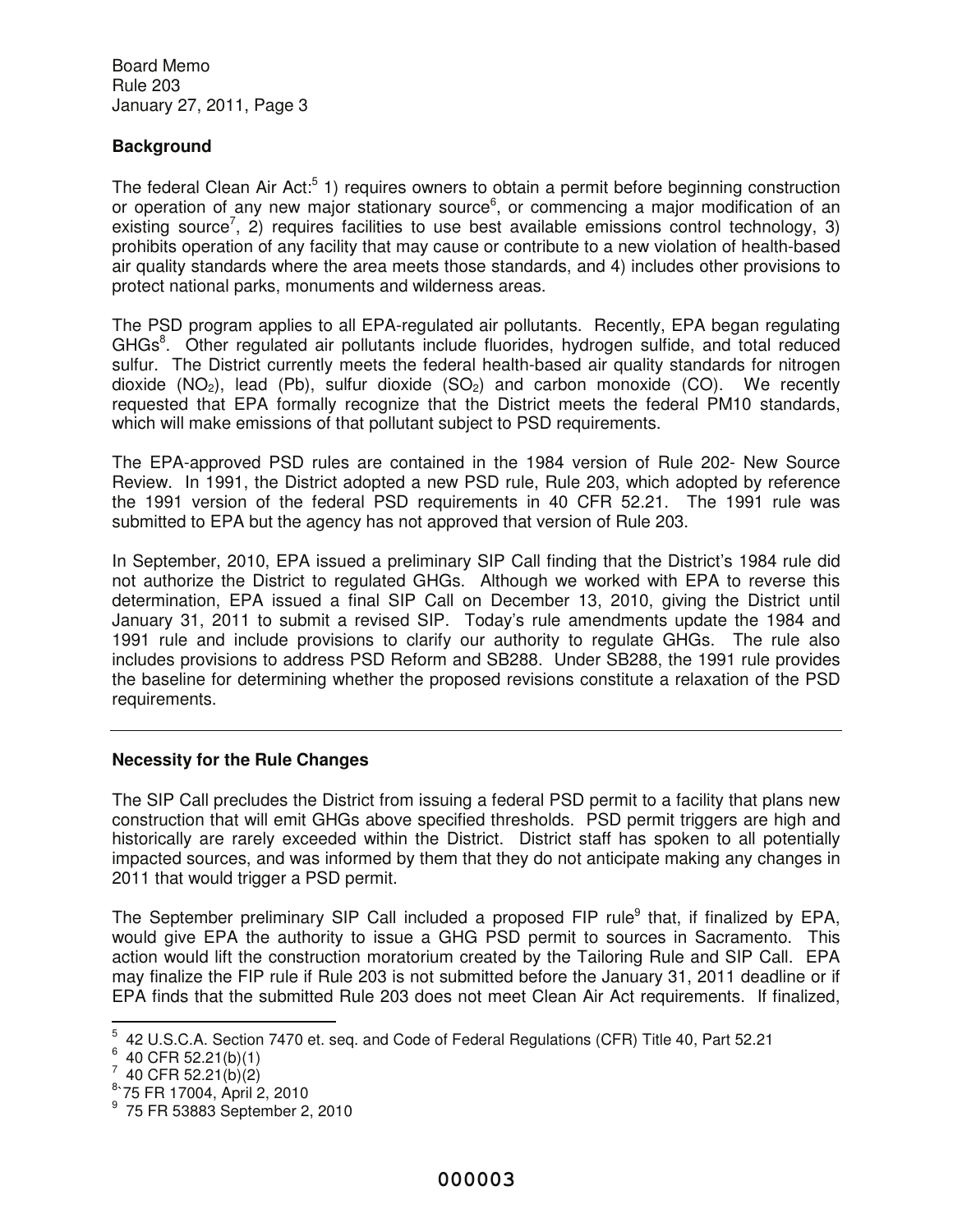EPA would implement the FIP and issue PSD permits. The District would still be required to issue PSD permits to satisfy state law requirements.

To avoid the FIP, the District must approve and submit a revised Rule 203 before the January 31<sup>st</sup> deadline. As required by SB288, when Staff revised Rule 203 to address the SIP Call and PSD Reform, it reviewed the regulations to determine whether the PSD Reform provisions weakened the existing regulation<sup>10</sup>. Staff determined, in consultation with ARB, that certain PSD Reform provisions, if included, would weaken current PSD requirements. Proposed Rule 203 explicitly excludes those specific provisions and establishes replacement requirements. The differences relate to methods for determining whether a PSD permit is required, and associated monitoring and recordkeeping provisions. The replacement language substitutes the current rule language in the 1991 version of Rule 203. As a result, with one exception, it will not alter the existing regulatory program for sources. The exception is the inclusion of language to incorporate GHG and any other pollutants identified by EPA in the future. That provision will avoid the need for future rule amendments whenever EPA augments the list of regulated pollutants.

As discussed above, if EPA finalizes the FIP rule, and assumes authority for issuing a federal PSD permit, the District would still be required to issue a separate state PSD permit to the source under state law and existing Rule 203. To prevent sources from being subject to two sets of PSD permit requirements, it is critical that the submittal of revised Rule 203 occur before the January  $31<sup>st</sup>$  deadline. This approach eliminates the duplicative state-federal PSD permit process and preserves local authority. This approach also offers a reasonable strategy for lifting the construction moratorium, since: (1) EPA states in the SIP Call that it would expedite review of the District's rule, and (2) affected sources have stated that their operations will not be impacted by the moratorium for at least one year. District staff has been working closely with both EPA and ARB staff to ensure that the rule is submitted before the deadline and will meet federal laws and rules.

# **Summary of Proposed Rule Amendments**

The proposed amendments to Rule 203 will add GHG requirements to the District's PSD permitting program. The proposed changes also update other provisions of the regulations including explicit public noticing requirements. The federal PSD provisions contain more extensive public noticing and public participation requirements than other rules.

Several sections of the current federal PSD rules are excluded or replaced because they would violate SB288 by establishing less stringent methods to determine whether modifications trigger PSD and allow sources to avoid District review of modifications if a source determines (without the District's regulatory oversight) that the resulting emissions are below a specified facility-wide emissions limit (Plantwide Applicability Limit). For example, under the EPA approach, a source could avoid all pre-construction review and emission control requirements if, at the time it adds a new process it offsets any associated emission increases with reductions elsewhere at the facility. The facility would be required to submit biannual reports to the District, but at that juncture if the District disagrees with the facility's emissions estimates, the facility would be required to install more costly retrofit controls. In addition, the District will not have the benefit of

<sup>&</sup>lt;sup>10</sup> Health and Safety Code Section 42504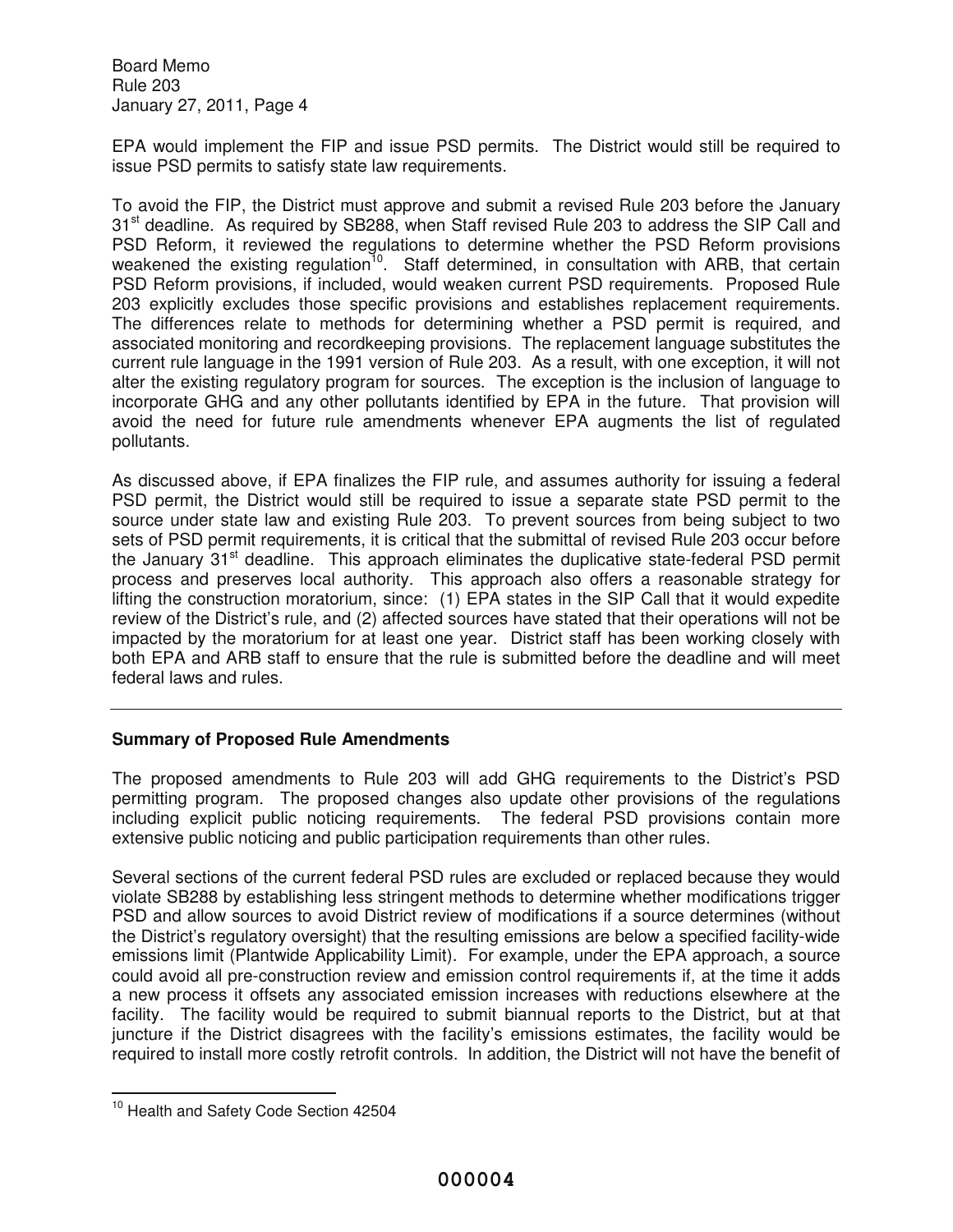the emission reductions achieved by requiring emission controls at the outset. The prior and proposed rules do not consider offsetting reductions because that would prevent evaluation of emissions and available controls at the time of construction, when installation is most cost effective. Furthermore, under the PSD Reform provisions it may be very difficult to review the sources claims that its emissions fall below the PAL.

Staff also prepared an equivalency determination to assure EPA that proposed Rule 203 is at least as stringent as the federal PSD rules. EPA recently approved New York's PSD rule and equivalency determination, which affected the same PSD requirements at issue in Rule 203 $^{11}$ . The District's equivalency determination is consistent with New York's approach, but also includes additional analysis based on District-specific information.

For more details of the proposed changes, please see Appendix B of the Staff Report.

## **Cost Impacts and Emissions Benefits**

The cost impacts and emission benefits of the proposed amendments to Rule 203 depend on the following factors:

- The size of the new major source or modification. Most projects are below PSD applicability thresholds.
- Whether the source plans include controls or other strategies that are considered the best available control technologies (BACT) for GHGs. If not, costs would include the actual cost to implement BACT.

The actual BACT requirements, and associated costs, are determined on a case-by-case basis considering factors such as technical feasibility and control levels achieved in practice by similar sources. EPA recently published a GHG guidance document<sup>12</sup> with information on potential GHG BACT; but the guidance does not provide any final BACT determinations. However, the BACT determination itself includes consideration of the cost of the controls, and controls that are overly costly would not be considered BACT.

There will be no change in costs, emission benefits, or cost effectiveness for any of the other PSD pollutants because the proposed rule does not substantially change the applicability thresholds, BACT, or any other requirements.

<sup>&</sup>lt;sup>11</sup> "Approval and Promulgation of Implementation Plans; New York Prevention of Significant Deterioration of Air Quality and Nonattainment New Source Review, Final Rule", Federal Register, Volume 75, page 70140. November 17, 2010 (75 FR 70140)

 $12$  U.S. EPA. PSD and Title V Permitting Guidance for Greenhouse Gases. November 2010.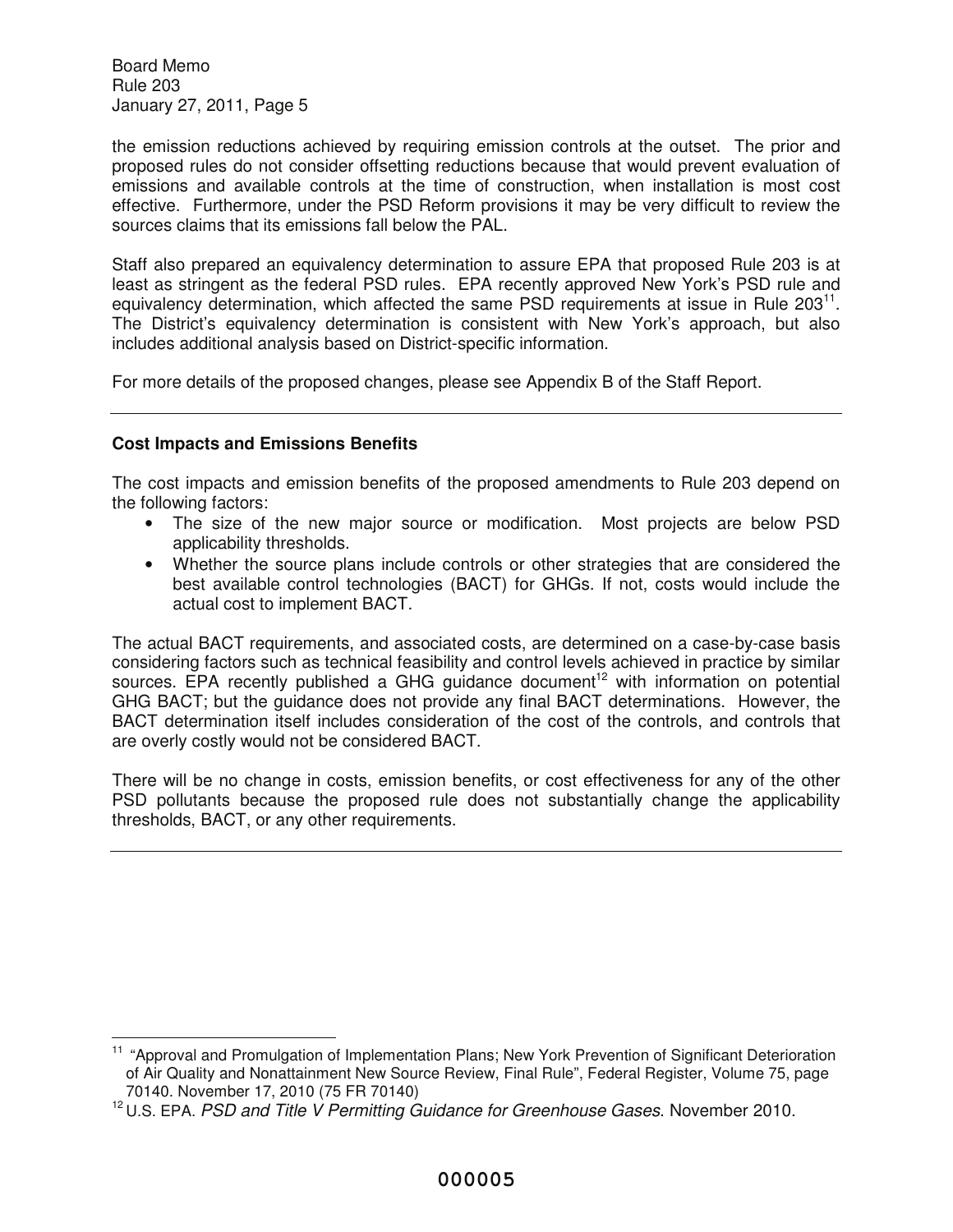# **District Impacts**

Historically, there have been very few sources that have triggered PSD requirements. At a December 15, 2010 meeting with potentially impacted sources (major sources and those with high GHG emissions), Staff asked whether any source anticipated making modifications that might trigger a PSD review. No source indicated any plans for such a change in the next year. Given the historic infrequency and source projections, at the present time, no additional staff resources are needed to implement the proposed amendments.

## **Environmental Review and Compliance**

The proposed rules are exempt from the California Environmental Quality Act because: (i) they constitute an action by a regulatory agency for protection of the environment (Class 8 Categorical Exemption, Section 15308 State CEQA Guidelines) and (ii) it can be seen with certainty that there is no possibility that the activity in question may have a significant adverse effect on the environment (Section 15061(b)(3), State CEQA Guidelines).

California Public Resources Code (Section 21159) requires an environmental analysis of the reasonably foreseeable methods of compliance. Staff compared the impact of the amendments of the rules with the existing rules. The proposed rule implements PSD permitting for GHG emissions. The analysis concludes the amendments to Rule 203 may result in an emission benefit; therefore, Staff has concluded that no adverse environmental impacts will be caused by compliance with the proposed rules.

# **Public Outreach and Comments**

Staff conducted an informational meeting with sources to explain the changes to the PSD rules, specifically how inclusion of GHG will be implemented. As noted above, we also contacted each potentially impacted source directly to discuss the requirements and the impact of the rule changes on their current business plans. Because both the existing rules that are retained and the EPA rules that are adopted by reference have already been through an extensive public process we did not have a public workshop. This is consistent with past practice for rules adopted by reference. On December 27, 2010, a public hearing notice was published in the Sacramento Bee and sent via e-mail to interested and potentially affected parties. The draft rule was also posted on the District's website on that day. One comment has been received. The comment letter and staff response are in Attachment E.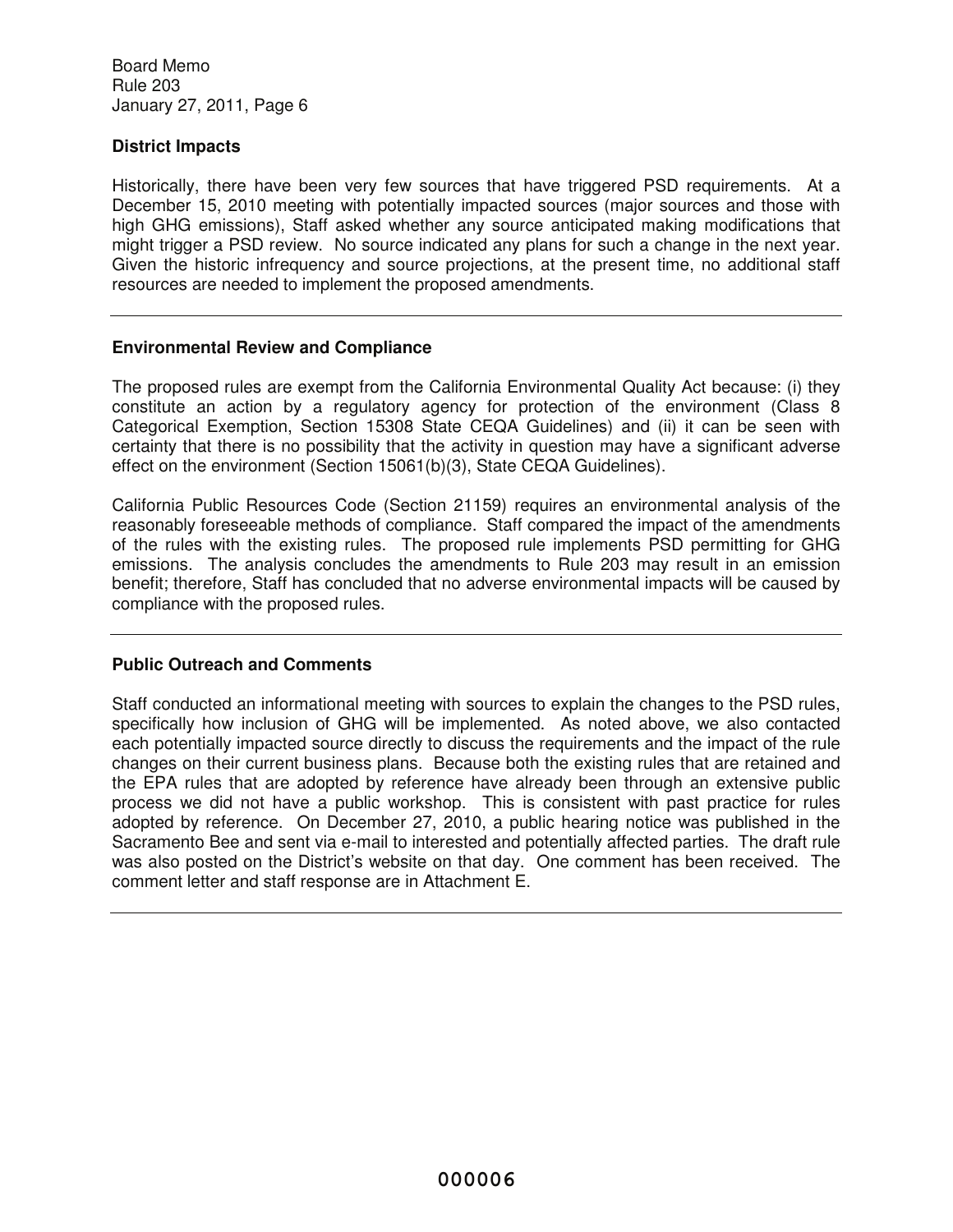# **Non-substantive Change After Posting of Rule 203**

The proposed Rule 203 has been modified after posting of the public hearing notice to correct the date of the federal rule (40 CFR 52.21) that is incorporated by reference, to restructure the exemption sections, to prevent potential inconsistency of the rule applicability, and to more clearly specify the location for public review of materials related to proposed PSD permits.

The noticed rule incorrectly stated that the effective date of the federal Tailoring Rule was July 1, 2010. In fact, the effective date is August 2, 2010, and the final rule corrects the error. Since this is simply a date correction, the change is non-substantive. This change was made in Sections 103, 104, and 105.

Under the noticed rule language, the rule would apply to any major modification with a significant net emissions increase. However, the language inadvertently also included a federal definition of major modification that was inconsistent with this approach. To maintain the integrity and enforceability of the rule, Staff has replaced the federal definition with the existing language in the 1991 version of the District Rule. Staff considers this revision a non-substantive change to the proposed rule language since it simply clarifies application of the rule to major modifications. The change was made in Section 205.

In addition, the proposed Rule 203 has been modified to clarify and restructure the discussion of the subsections of 40 CFR 52.21 that are excluded and the corresponding replacement subsection. Rather than simply referencing the excluded and replacement sections, the rule language now includes the text.

A clarification has also been made to Section 401.2 to state that proposed permits and related information would be made available at the District's office.

The revised proposed Rule 203 is included in Attachment B.